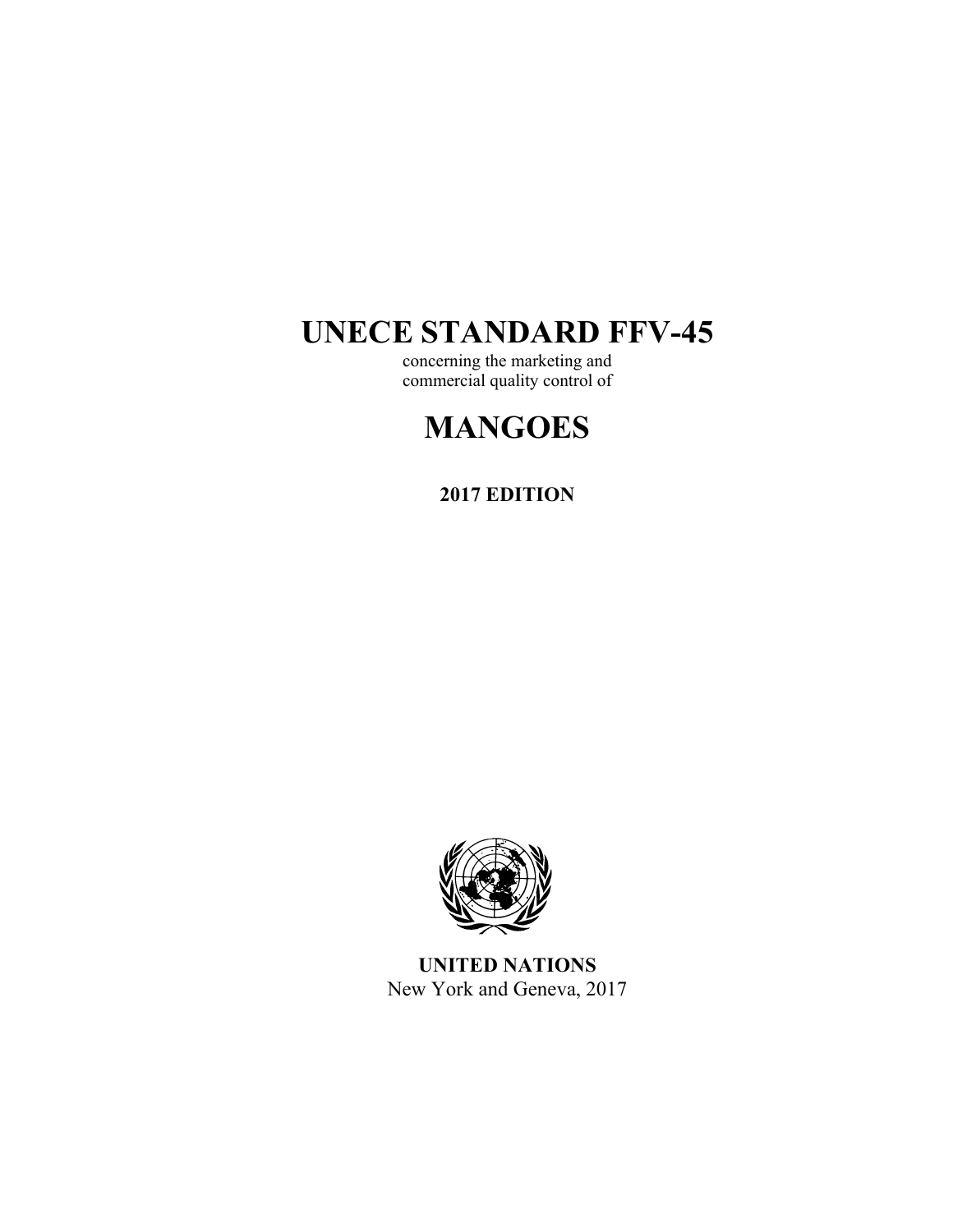#### **NOTE**

#### **Working Party on Agricultural Quality Standards**

The commercial quality standards developed by the Working Party on Agricultural Quality Standards of the United Nations Economic Commission for Europe (UNECE) help facilitate international trade, encourage highquality production, improve profitability and protect consumer interests. UNECE standards are used by governments, producers, traders, importers and exporters, and other international organizations. They cover a wide range of agricultural products, including fresh fruit and vegetables, dry and dried produce, seed potatoes, meat, cut flowers, eggs and egg products.

Any member of the United Nations can participate, on an equal footing, in the activities of the Working Party. For more information on agricultural standards, please visit our website  $\langle$ www.unece.org/trade/agr>.

The present Standard for Mangoes is based on documents ECE/TRADE/C/WP.7/GE.1/2010/2 and ECE/TRADE/C/WP.7/2012/8, reviewed and adopted by the Working Party at its sixty-sixth and sixty-eighth sessions.

Aligned with the Standard Layout (2017)

The designations employed and the presentation of the material in this publication do not imply the expression of any opinion whatsoever on the part of the United Nations Secretariat concerning the legal status of any country, territory, city or area or of its authorities, or concerning the delimitation of its frontiers or boundaries. Mention of company names or commercial products does not imply endorsement by the United Nations.

All material may be freely quoted or reprinted, but acknowledgement is requested.

Please contact the following address with any comments or enquiries:

Agricultural Standards Unit Economic Cooperation and Trade Division United Nations Economic Commission for Europe Palais des Nations CH-1211 Geneva 10, Switzerland E-mail: agristandards@unece.org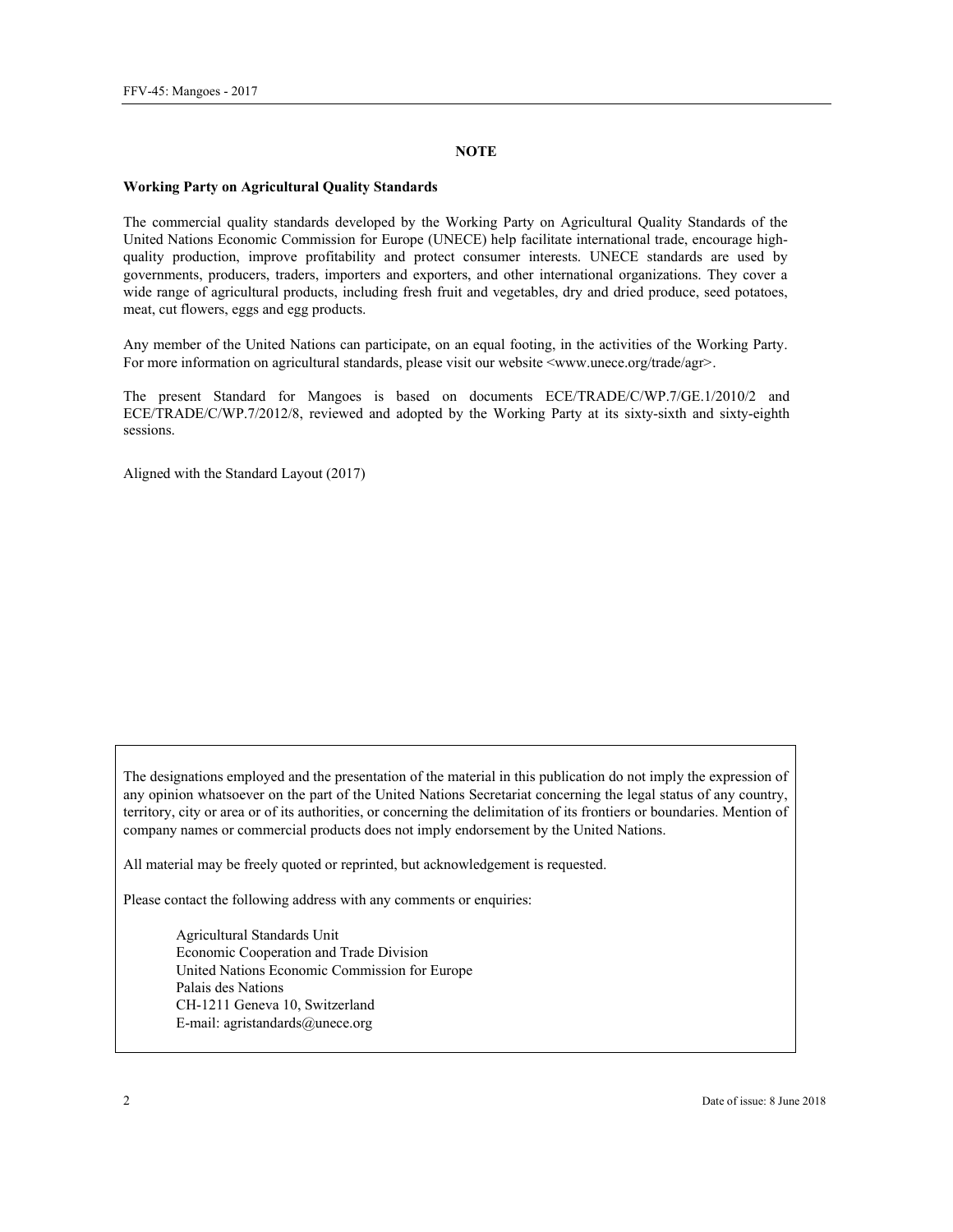# **UNECE Standard FFV-45 concerning the marketing and commercial quality control of mangoes**

## **I. Definition of produce**

This standard applies to mangoes of varieties (cultivars) grown from *Mangifera indica* L*.* to be supplied fresh to the consumer, mangoes for industrial processing being excluded.

## **II. Provisions concerning quality**

The purpose of the standard is to define the quality requirements for mangoes after preparation and packaging.

However, if applied at stages following export, products may show in relation to the requirements of the standard:

- a slight lack of freshness and turgidity
- for products graded in classes other than the "Extra" Class, a slight deterioration due to their development and their tendency to perish.

The holder/seller of products may not display such products or offer them for sale, or deliver or market them in any manner other than in conformity with this standard. The holder/seller shall be responsible for observing such conformity.

#### **A. Minimum requirements**

In all classes, subject to the special provisions for each class and the tolerances allowed, the mangoes must be:

- intact
- sound; produce affected by rotting or deterioration such as to make it unfit for consumption is excluded
- clean, practically free of any visible foreign matter
- fresh in appearance
- practically free from pests
- free from damage caused by pests affecting the flesh
- free from black stains or trails which extend under the skin
- free from marked bruising
- free from damage caused by low temperature
- free of abnormal external moisture
- free of any foreign smell and/or taste.

The development and condition of the mangoes must be such as to enable them: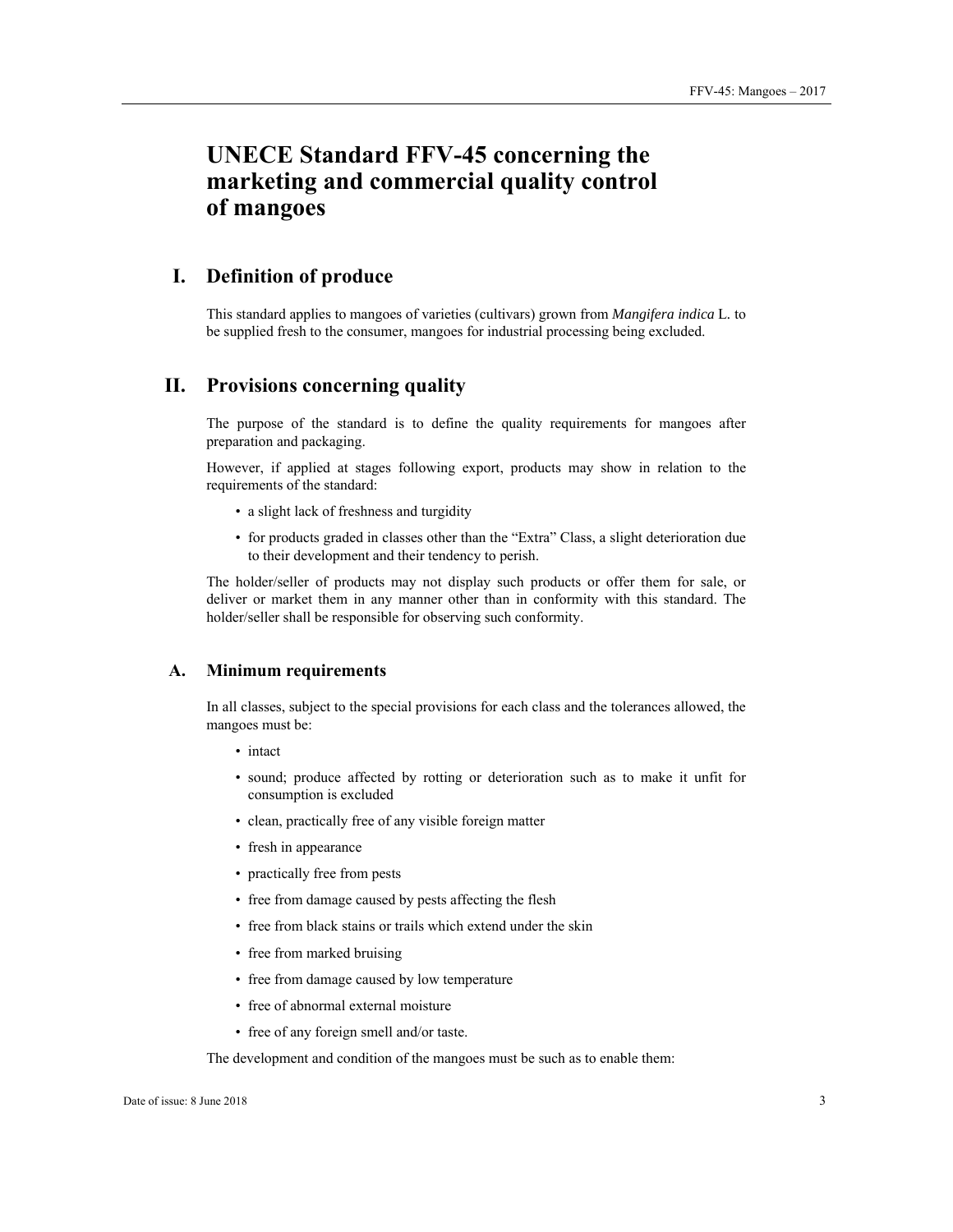- to withstand transportion and handling
- to arrive in satisfactory condition at the place of destination.

#### **B. Maturity requirements**

The development and state of maturity of the mangoes must be such as to enable them to continue the ripening process and to reach a satisfactory degree of ripeness.

In relation to the evolution of maturing, the colour and firmness may vary according to variety.

#### **C. Classification**

Mangoes are classified in three classes, as defined below:

#### **(i) "Extra" Class**

Mangoes in this class must be of superior quality. They must be characteristic of the variety.

They must be free from defects, with the exception of very slight superficial defects, provided these do not affect the general appearance of the produce, the quality, the keeping quality and presentation in the package.

#### **(ii) Class I**

Mangoes in this class must be of good quality. They must be characteristic of the variety.

The following slight defects, however, may be allowed, provided these do not affect the general appearance of the produce, the quality, the keeping quality and presentation in the package:

- a slight defect in shape
- slight skin defects due to rubbing or sunburn and suberized stains due to resin exudation (elongated trails included) not exceeding 3, 4, 5, 6 cm<sup>2</sup> for size groups A, B, C, D respectively
- slight bruising
- scattered rust-coloured lenticels
- a yellowing of green varieties due to exposure to direct sunlight, not exceeding 40 per cent of the surface of the fruit, excluding necrotic stains.

#### **(iii) Class II**

This class includes mangoes that do not qualify for inclusion in the higher classes but satisfy the minimum requirements specified above.

The following defects may be allowed, provided the mangoes retain their essential characteristics as regards the quality, the keeping quality and presentation:

• defects in shape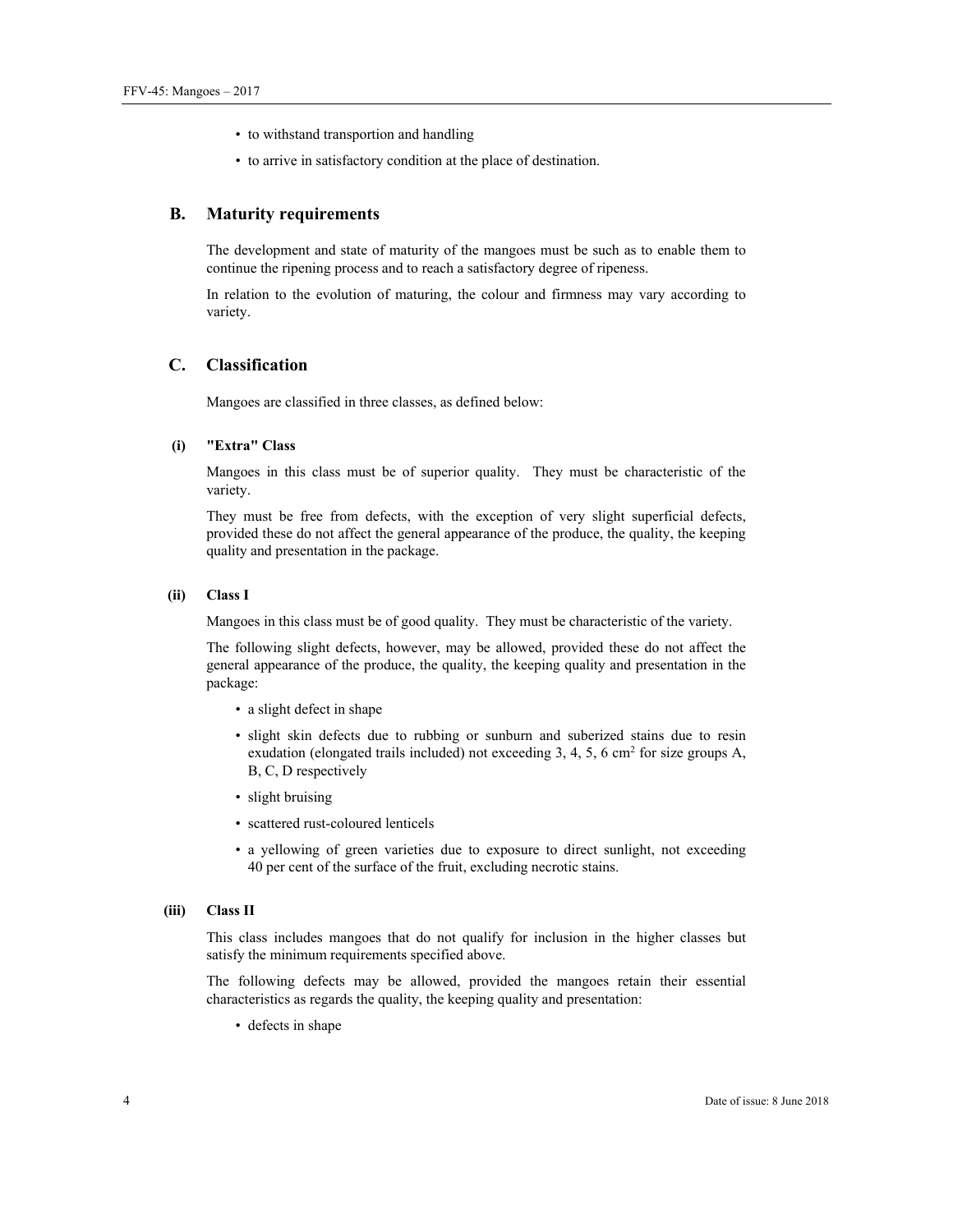- skin defects due to rubbing or sunburn and suberized stains due to resin exudation (elongated trails included) not exceeding 5, 6, 7, 8 cm2 for size groups A, B, C, D respectively
- bruising
- scattered rust-coloured lenticels
- a yellowing of green varieties due to exposure to direct sunlight, not exceeding 40 per cent of the surface of the fruit, excluding necrotic stains.

# **III. Provisions concerning sizing**

Size is determined by the weight of the fruit<sup>1</sup> or by count.

The minimum weight of mangoes shall be 100 g.

| Size code | Weight in grams | Maximum permissible difference between fruit within the<br>package in grams |
|-----------|-----------------|-----------------------------------------------------------------------------|
| А         | $100 - 350$     | 75                                                                          |
| B         | $351 - 550$     | 100                                                                         |
| C         | $551 - 800$     | 125                                                                         |
|           | > 800           | 150                                                                         |

To ensure uniformity in size, the following provisions must be respected:

For mangoes sized by count, the difference in size in the package should be consistent with the above table.

# **IV. Provisions concerning tolerances**

At all marketing stages, tolerances in respect of quality and size shall be allowed in each lot for produce not satisfying the requirements of the class indicated.

#### **A. Quality tolerances**

#### **(i) "Extra Class"**

A total tolerance of 5 per cent, by number or weight, of mangoes not satisfying the requirements of the class but meeting those of Class I is allowed. Within this tolerance not more than 0.5 per cent in total may consist of produce satisfying the requirements of Class II quality.

 $\overline{a}$ 

<sup>&</sup>lt;sup>1</sup> Australia at present determines size of mangoes on the basis of diameter and has placed its reservation on this point *ad referendum*.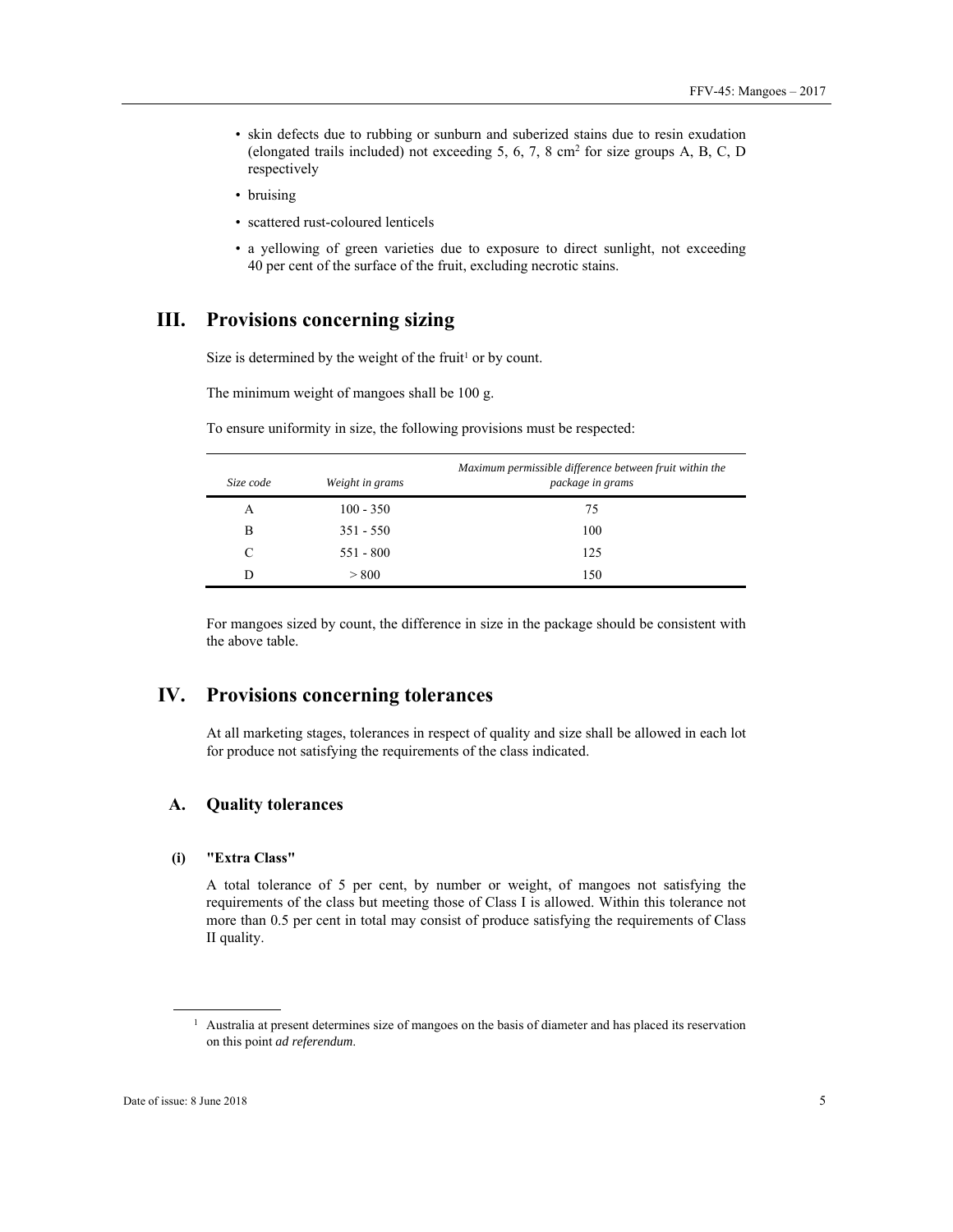#### **(ii) Class I**

A total tolerance of 10 per cent, by number or weight, of mangoes not satisfying the requirements of the class but meeting those of Class II is allowed. Within this tolerance not more than 1 per cent in total may consist of produce satisfying neither the requirements of Class II quality nor the minimum requirements, or of produce affected by decay.

#### **(iii) Class II**

A total tolerance of 10 per cent, by number or weight, of mangoes satisfying neither the requirements of the class nor the minimum requirements is allowed. Within this tolerance not more than 2 per cent in total may consist of produce affected by decay.

#### **B. Size tolerances**

For all classes: a total tolerance of 10 per cent, by number or weight, of mangoes not satisfying the requirements as regards sizing is allowed.

# **V. Provisions concerning presentation**

#### **A. Uniformity**

The contents of each package must be uniform and contain only mangoes of the same origin, variety, quality and size.

The visible part of the contents of the package must be representative of the entire contents.

#### **B. Packaging**

Mangoes must be packed in such a way as to protect the produce properly.

The materials used inside the package must be clean and of a quality such as to avoid causing any external or internal damage to the produce. The use of materials, particularly of paper or stamps bearing trade specifications, is allowed, provided the printing or labelling has been done with non-toxic ink or glue.

Stickers individually affixed to the produce shall be such that, when removed, they neither leave visible traces of glue nor lead to skin defects. Information lasered on single fruit should not lead to flesh or skin defects.

Packages must be free of all foreign matter.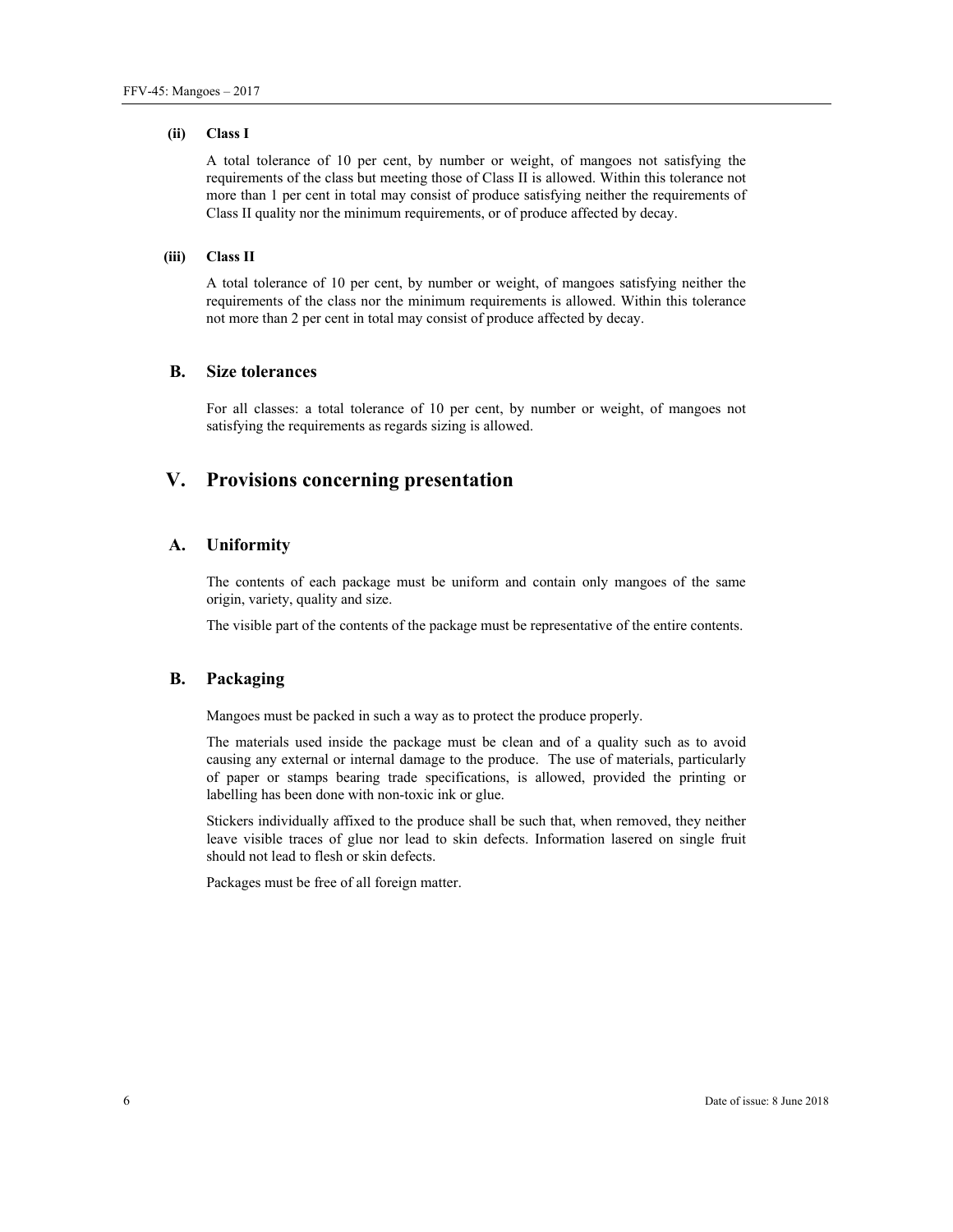# **VI. Provisions concerning marking**

Each package<sup>2</sup> must bear the following particulars, in letters grouped on the same side, legibly and indelibly marked, and visible from the outside.

### **A. Identification**

Packer and/or dispatcher/exporter:

Name and physical address (e.g. street/city/region/postal code and, if different from the country of origin, the country) or a code mark officially recognized by the national authority<sup>3</sup> if the country applying such a system is listed in the UNECE database.

#### **B. Nature of the produce**

- "Mangoes" if the contents are not visible from the outside
- Name of the variety.

#### **C. Origin of the produce**

• Country of origin4 and, optionally, district where grown, or national, regional or local place name.

#### **D. Commercial specifications**

- Class
- Size expressed by at least one of the following:
	- minimum and maximum weight
	- size code
	- number of fruit.

#### **E. Official control mark (optional)**

Adopted 1988

Last revised 2012

 $\overline{a}$ 

<sup>&</sup>lt;sup>2</sup> These marking provisions do not apply to sales packages presented in packages. However, they do apply to sales packages (pre-packages) presented individually.<br><sup>3</sup> The national legislation of a number of countries requires the explicit declaration of the name and

address. However, in the case where a code mark is used, the reference "packer and/or dispatcher (or equivalent abbreviations)" has to be indicated in close connection with the code mark, and the code mark should be preceded by the ISO 3166 (alpha) country/area code of the recognizing country, if not

the country of origin. 4 The full or a commonly used name should be indicated.